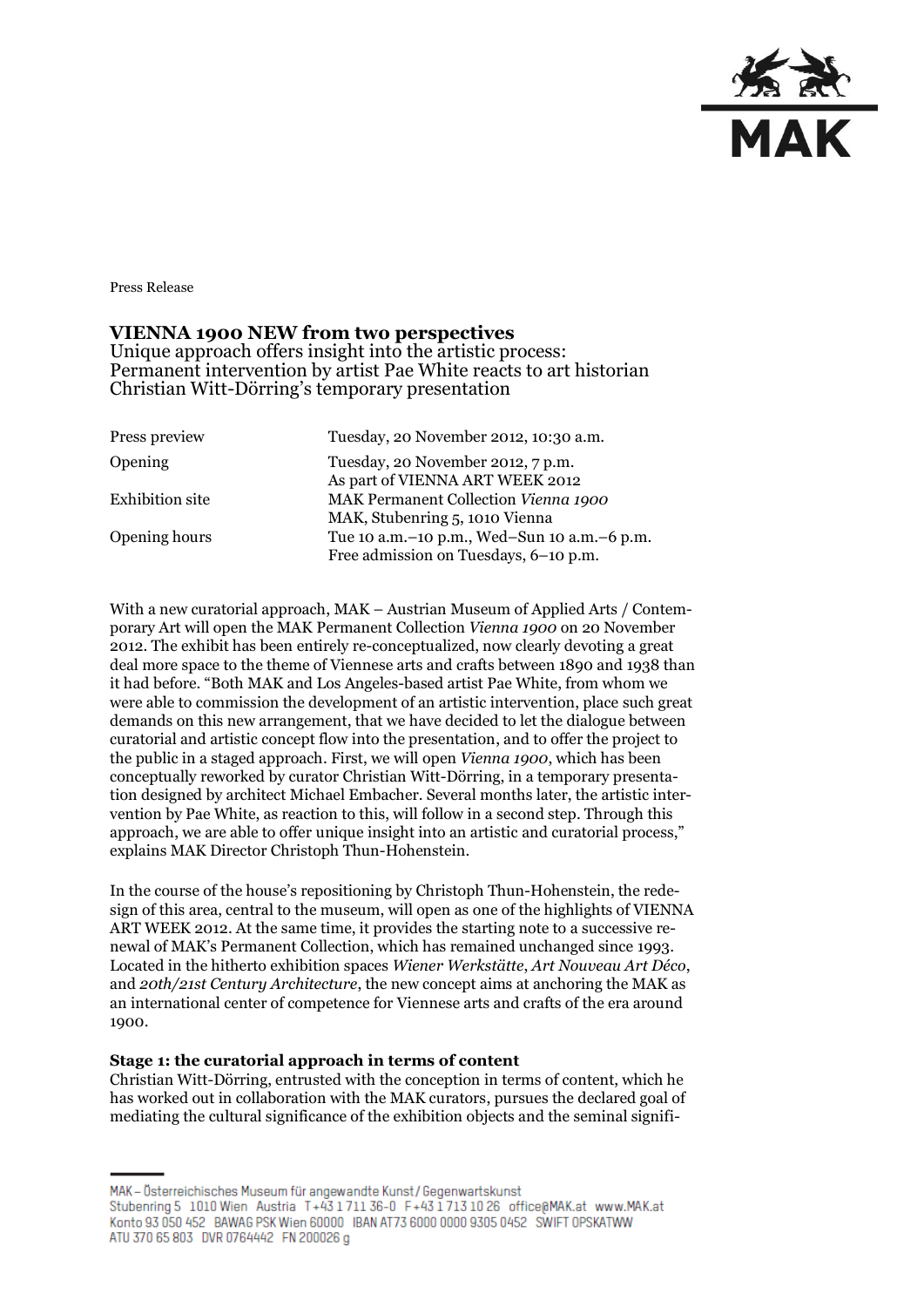

cance of Viennese arts and crafts ca. 1900. The new installation, which is arranged in three chapters and first focuses attention on the exhibits in a temporary presentation opening on 20 November, pursues the roots, development, former topicality, and effects of Viennese Modernism within a broad time frame.

The first exhibition space is devoted to the overcoming of Historicism in the search for a modern Austrian style in the years 1890 to 1900. Beginning with Otto Wagner's proposal of a modern, utilitarian style, the Secessionists, inspired by Western and Japanese influences, also have a say with their demand for a *Gesamtkunstwerk*. The "narration" concludes with Adolf Loos's reaction to the latter and his call for the "modern man." With that, he established an alternative choice for the design of everyday modern life, which ultimately bears fruit in this permanent collection's final exhibition space. This is illustrated by Viennese objects, and mainly, those pieces from England, Scotland, Belgium, France, Germany, and Japan purchased as examples by the museum already around 1900, as well as works inspired by them that were created in the Monarchy's technical schools. These works are shown again within this original context as role models, here, for the first time.

The second exhibition space is devoted primarily to the development of a distinct Austrian style, which was aspired to by artists from the Viennese Kunstgewerbeschule (School of Arts and Crafts) and the Wiener Werkstätte based on the formal-stylistic concept of modernism initiated by the Secessionists, which is thus, in truth, a Viennese style. The objects exhibited here document the striking stylistic caesura brought about from 1897 by the Secession's efforts to create a distinct Austrian style. Based on Koloman Moser's Japanese-influenced surface art, the neoclassical inheritance of Biedermeier, and local folk art, this new style was first presented to the public in 1900 in the Secession's 8th exhibition. The spectrum on display here ranges from the Wiener Werkstätte's early, provocatively geometric, abstract forms to the formal language emerging around 1906/07, dominated by neoclassical elements and an elaborate vegetable-based ornamental culture through to Dagobert Peche's rococo-like, tectonic creations.

The third and final space is dedicated to the development from Viennese style to International style. Dating from World War I through to the national-socialist takeover of power in Austria, the exhibited pieces show the result of the search for a modern style in Vienna thematized in the first exhibition space. Here, visitors are confronted with two opposing worlds: the one, indebted to the convictions of Josef Hoffmann and his students, and the other aligned with the views of Adolf Loos, that is, international modernism. Although formally different, both worlds are in the Viennese tradition of exclusive arts-and-crafts production and present the social proposals of international modernism in individual cases only. This leads to typical Viennese proposals for the modern use object that remain ambivalent in terms of content, such as those offered by Josef Frank and Oskar Strnad, among others. These proposals are shaped by enormous social and economic ruptures, which also allows for the emergence of a new social conscience in product design. Like in the first exhibition space, interna-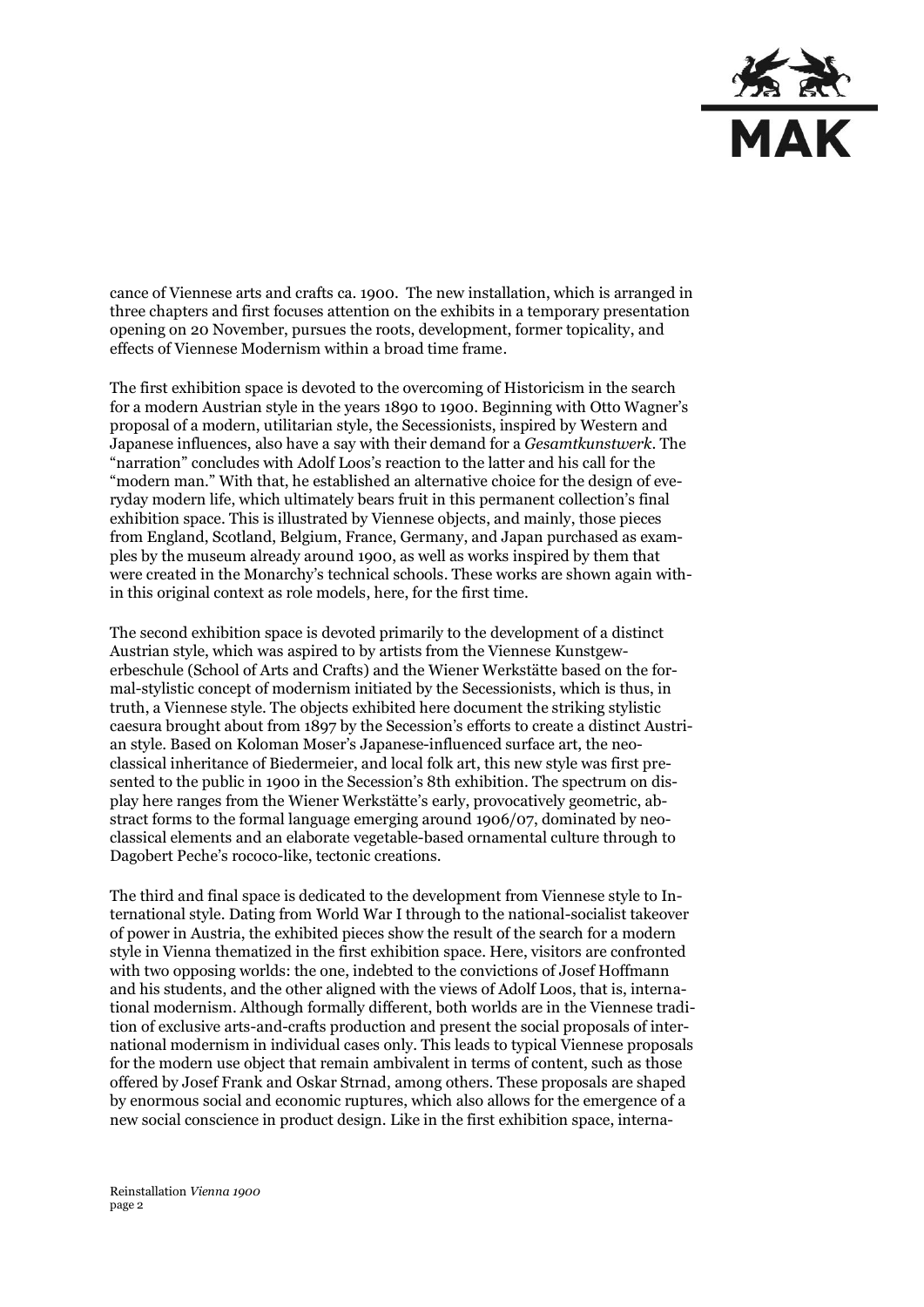

tional objects contrast the Viennese products as an aid to orientation, in this space, from the De Stijl movement and Bauhaus.

### **Stage 2: the artistic intervention by Pae White**

Pae White (\* 1963, lives and works in Los Angeles) reacts to the themes present in Vienna 1900 and develops an intervention for the MAK Permanent Collection. She has created environments for each of the three collection galleries that explore the concept of the mirror, both as reflection, and in terms of the upending of received perception. White also investigates the museum object as an index of history and suggests various metaphors, such as that of the puzzle, as a way to reframe the conventional interpretation of the works. Pae White also allows her extensive and complex confrontation with Viennese arts and crafts ca. 1900 to flow into the exhibits in the MAK Permanent Collection of Contemporary Art, with which she accompanies both stages of the redesign of *Vienna 1900*.

#### *Others* **curated by Pae White**

Opening alongside the main exhibition *Vienna 1900* is a project curated by artist Pae White. Titled *OTHERS* (MAK Permanent Collection Contemporary Art, 21 November 2012 – 17 March 2013), she has selected works-on-paper and threedimensional objects from the MAK Permanent Collection whose authors are principally unknown. According to White she is "intrigued by objects within the museum's collections that are un-attributable, without clear authorship, yet remain part of the collection. The significance of the objects is clear, but, to me, their place in a historical narrative is not." Equally, White is interested in the role of critics and curators in the formation of narratives, which exclude objects of ambiguous value in order to create clearer histories. A major focus of White's exhibition is the MAK's extensive holding of Japanese stencils (katagami), largely unauthored works on paper that have inspired several generations of European artists and artisans in their designs for textiles, coverings, and book illuminations. Pae White affirms that *OTHERS* is an attempt to rescue some of these objects, from relative obscurity, and to let them bask in the light of day.

### *Pae White. ORLLEGRO*

In her work, Pae White develops new relationships between fine and applied arts, architecture, and design. In the context of her first solo exhibition in Austria *ORLLEGRO* (MAK Permanent Collection Contemporary Art, 8 May 2013 – 4 May 2014) White is planning a large tapestry articulated in metallic thread, as well as a series of sculptures and objects especially for the museum. The MAK collection as revealed in Vienna 1900—serves as an inspiration for White, who is using her solo show to rethink what the applied arts mean to contemporary audiences.

A MAK/ZINE on the reconceptualization of the exhibition spaces *Vienna 1900* will be available on 20 November 2012. Press material is available for download at MAK.at/press

Reinstallation *Vienna 1900* page 3